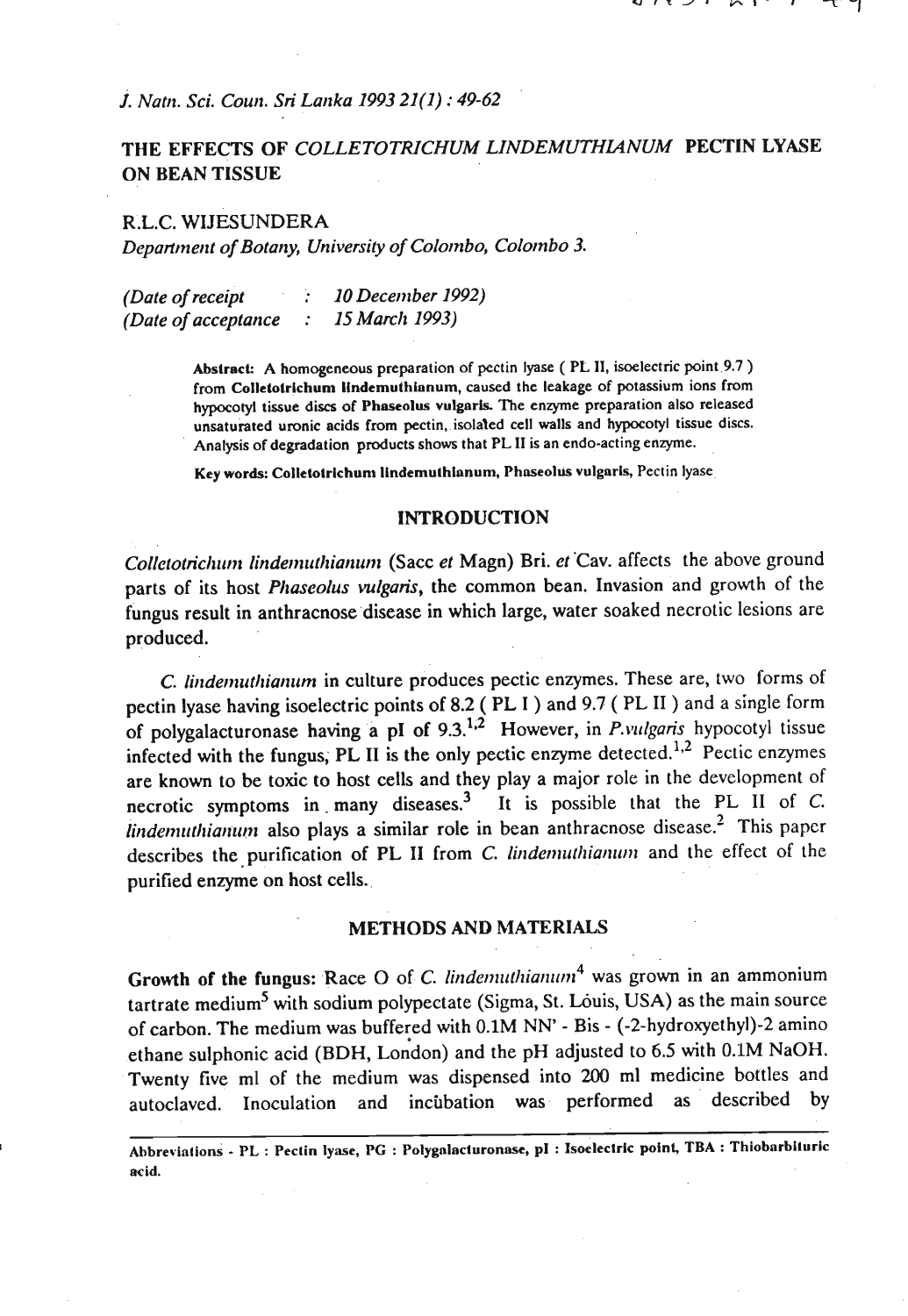Wijesundera et al.<sup>1</sup> Cultures were harvested 15 d after inoculation by filtration through Whatman no 1 filter paper. The culture filtrates were dialysed (using Spectrapor-2 membrane tubing) at  $4^{\circ}C$  for 24 h against distilled water and concentrated by freeze drying.

Ion-exchange chromatography: CM-Sephadex C -50 (Pharmacia, Sweden ) was used for ion-exchange chromatography. The gel, equilibrated in 0.1M sodium acetate buffer, pH 4.5, was packed into a 16.0 **x** 2.0 **cm2** column according to the manufacturer's instructions.

The dry culture filtrate, re-dissolved in 15 **ml** of 0.1M sodium acetate buffer, pH 4.5, was applied to the gel and the gel was sequentially eluted with 50 ml of different 0.1M sodium acetate buffers of pH 4.5, 5.0, 5.5, 6.0, 6.5 and 7.0 respectively. This was followed by a final wash with 50 ml of 0.1M sodium acetate, pH 7.0 containing 0.3M NaCI. Ten ml fractions were collected using gravity flow and assayed for enzyme activity. Protein content of the fractions were determined as described below.

Isoelectric focusing: Isoelectric focusing was carried out in an **LKB** 110 ml column using either Ampholine **(LKB,** Sweden) of pI range 3.5-10.5 or Pharmalyte (Pharmacia, Sweden) of pI range 7.5-10.5 as the carrier ampholytes in a linear sucrose gradient at 10<sup>0</sup>C for 24 h. The column was eluted using a peristaltic pump at 120 ml h<sup>-1</sup> and 3.0 ml fractions were collected. The pH of the fractions was measured immediately.

Isoelectric focusing was also carried out using pre-coated Servalyte precotes (Serva Finebiochemica GMBH, Heidelberg, Germany) as instructed by the manufacturers. The proteins were fixed by placing the precotes in a 3% solution of perchloric acid for 30 min to 1 h. To stain the fixed proteins the precotes were then placed in a solution of Coomassie blue *G-250* (BDH, London) in 5% perchloric acid for 24 h. This was followed by the removal of excess stain by immersing the gel in a running water bath for 24 h. The washed precotes were dried at room temperature. The following proteins were used as markers: Cytochrome-c (horse heart) pI 10.8; Myoglobin (equine) **pI** 7.3 and carbonic anhydrase, p16.5 (Sigma, St.Louis, USA).

Growth of seedlings of P. *'vulgaris* and preparation of cell walls: Seedlings of P. *ntlgaris cv* Kievitsboon Koekoek were grown as described by Wijesundera et *al.'* Cell walls were prepared from hypocotyls of seedlings that were harvested 10 d after sowing.<sup>1</sup>

.Determination of cellular permeability changes: Twenty 1.0 mm thick hypocotyl discs (approximately 0.05g/ disc) obtained from 7-day old P. *vulgaris* seedlings were used in each experiment. Before use, the hypocotyl discs were rinsed in the bathing solution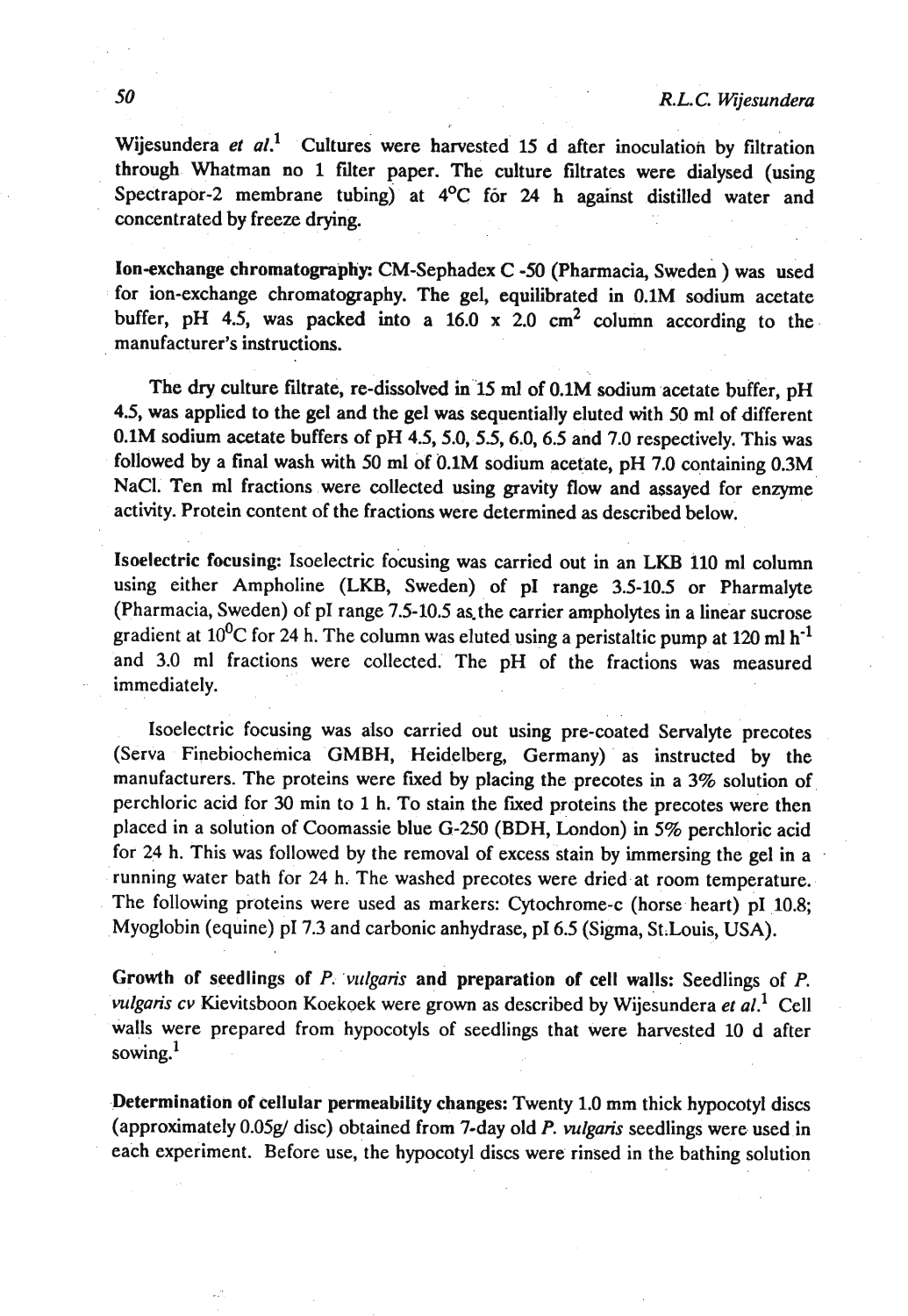for 1 min. Leakage of **K+** from the hypocotyl discs was used to detect permeability alterations.

The bathing solution used to measure K<sup>+</sup> was 0.01M Tris-HCl buffer, pH 8.5. The rinsed discs were transferred to the test solution which included the enzyme sample in 8.0 ml Tris-HCl buffer. The  $K<sup>+</sup>$  concentration of the bathing solution was measured soon after the addition of the discs and at specified time intervals using a flame photometer (Model **lA,** Evans Electro Selenium Ltd., U.K.). Other discs were treated with an enzyme sample inactivated by boiling for 10 min. All experiments were conducted at  $20^0C$ . At the end of the study period the discs together with the bathing solutions were boiled for 5 min and after cooling the K<sup>+</sup> concentration was measured. This value was taken as the total **K+** concentration, and results are expressed as a percentage of the total **K+** concentration.

Purification of pectin: A method described by Archer<sup>6</sup> was used to purify pectin. Pectin (H.P.Bulmer, Hereford, UK) was washed several times with acidified (0.1M HCl) 80% vlv ethanol until the filtrate was free of pigments and reducing sugars. Nelson's<sup>7</sup> method was used to test for reducing sugars. After two more washings with ethanol the residue was collected by suction filltration, and dried using absolute ethano1:ether (1:l v/v). Traces of solvent were removed by storing in a vacuum desiccator followed by heating to 60<sup>0</sup>C. The resulting solid was ground to a fine powder and stored at  $20^0C$ .

Action of PL **11** on **different substrates:** Action of purified PL **I1** preparation on three different substrates - purified pectin (0.002g), isolated hypocotyl cell walls of **P.** *vulgaris* (0.05 g), hypocotyl tissue discs of P. *vulgaris* (20-discs, each 1.0 mm thick) were tested. The tissue discs were from 7-day old seedlings and were washed for 1 h in 8.0 ml of the buffer used in the experiment. During washing the buffer was changed every 20 min.

Purified enzyme preparation' (2.5 units) in 8.0 ml of 0.1M Tris-HC1 buffer, pH 8.5 containing the antibiotic gentamycin sulphate  $(50 \mu g \text{ ml}^{-1} \text{Sigma, St.})$ Louis, USA) and 0.01M CaCl<sub>2</sub> was used to treat each sample. Boiled inactivated enzyme was used as the control.

The reaction mixtures were incubated in a reciprocal shaker (100 strokes  $min^{-1}$ , each stroke 1.1 cm) at  $25^{\circ}$ C. Samples were taken immediately after the addition of the enzyme and at intervals thereafter. The samples were placed immediately in a boiling water bath for 20 min to terminate enzyme activity and the cooled samples were examined for reducing sugars,<sup>7</sup> uronic acids,<sup>8</sup> and 4-5 unsaturated uronic acids by the thiobarbituric acid method<sup>9</sup> and by absorbance at 240 nm.<sup>5</sup> Activities are expressed as arbitrary units based on the absorbance after necessary corrections for substrate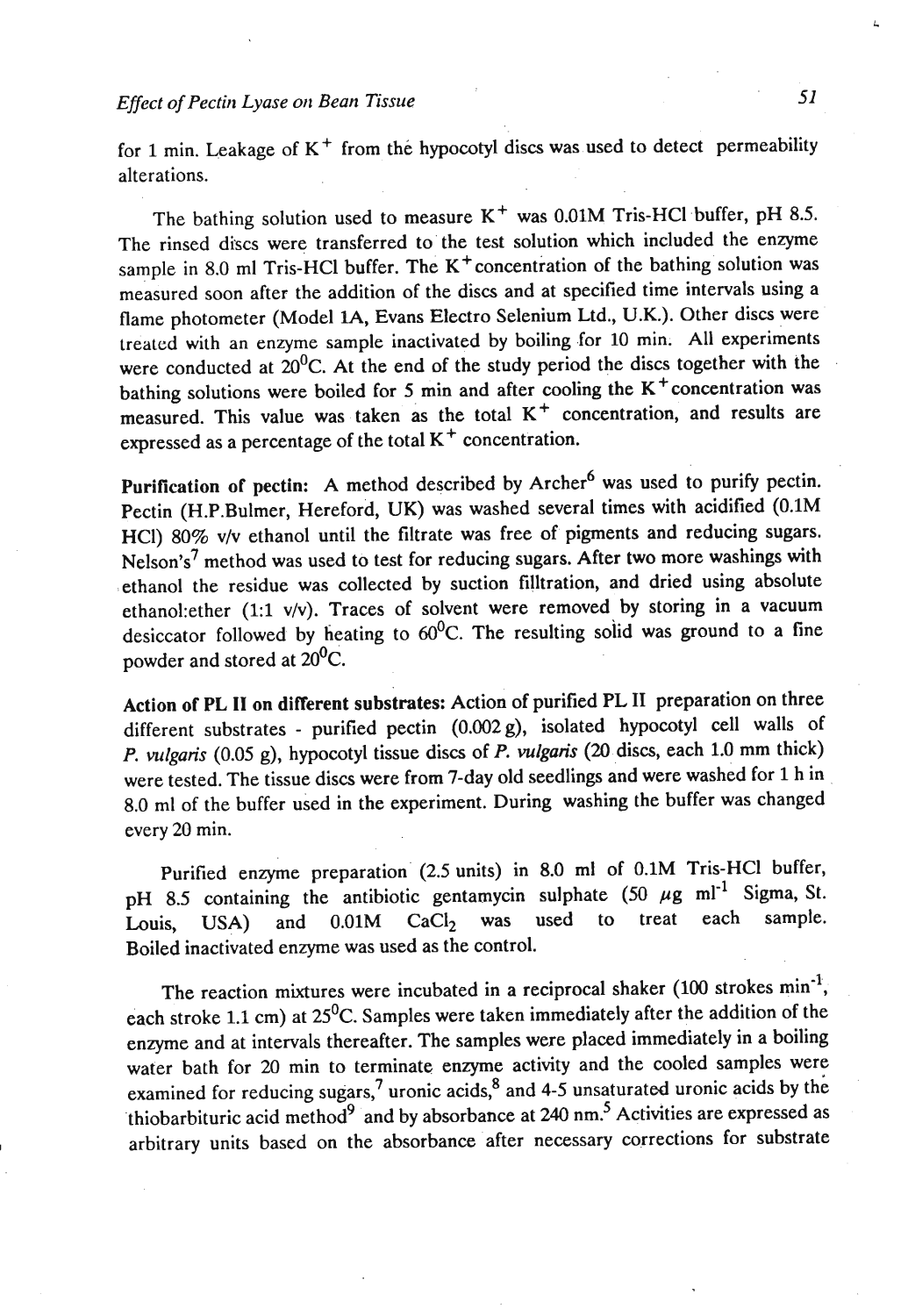blanks. The cooled samples were also subjected to both thin layer and paper chromatography as described below.

Enzyme assays: Pectin lyase (PL) activity was measured spectrophotometrically by the change in absorbance at 240 nm.<sup>1</sup> The standard reaction mixture comprized 3.0 ml 0.25% citrus pectin in 0.1M Tris-HCl buffer of appropriate pH and 0.1 ml of enzyme sample. The absorbance was read immediately afterwards'and after an incubation period at  $30^{\circ}$ C. One unit of enzyme activity is defined as that amount which produce  $1 \mu$  mol unsaturated uronic acid in 1 min based on the molar absorption for the product of 4600. PL activity was also examined using the TBA method.<sup>1</sup> After specified reaction periods, 1.0 ml samples of the reaction mixture described above were added to 6.0 ml TBA reagent (5.0 ml 0.01M TBA and 0.1 ml 1M HCI) and kept in a boiling water bath for 60 min. After cooling the absorption was read at 550 nm.

Polygalacturonase activity was measured by the cup-plate method and the viscometric methods described in Wijesundera et  $al$ . <sup>1</sup> In the cup-plate-method a sodium polypectate agar gel (Sigma, St.Louis, USA) was used. Activities are expressed relative to an aqueous solution  $(1 \text{ mg ml}^{-1})$  of Pectinol 10M which was defined as having 100 units of PG activity  $ml^{-1}$ .

Protease: Protease activity was determined using hide-powder azure blue as the substrate.<sup>2</sup> The reaction mixture had 10 g hide powder azure blue (Sigma, St. Louis, **U.S.A.),** 5.0 ml Tris-HC1 buffer of pH 8.5 and 0.5 ml of the enzyme sample in 25 ml plastic bottles. Incubation was at  $37^{\circ}$ C. After incubation for a specified period the reaction was terminated by filtration through Whatman no 41 filter paper. Absorbance of the filtrate was measured' immediately at 595 nm. Necessary corrections were made for substrate blanks.

**Estimation of proteins:** Protein estimation was based on a dye-binding method.<sup>10</sup> Bovine-serum albumin (Sigma, St. Louis, USA) was used as the reference standard; To 0.8 **ml** standards and approximately diluted sample, 0.2.ml of protein dye reagent (Bio-Rad, Germany) diluted as instructed by the manufacturers was added. The absorbance was measured at 595 nm after 30 min incubation at 25<sup>o</sup>C.

Thin layer and paper chromatography: Ascending thin layer chromatography on DF-Fertigplatten Cellulose-F plates (20 x 20 x 0.01 cm<sup>3</sup>, Merck) developed in butanol: formic acid 2:3 (v/v) for 4-5 h. Descending paper chromatography on Whatman no.1 paper, developed in butanol: acetic acid : water 2:1:1 ( $v/v/v$ ) for 12-16 h.

The chromatographs were developed at room temperature in tanks equilibrated with respective solvents. Reducing groups were revealed as pink brown spots by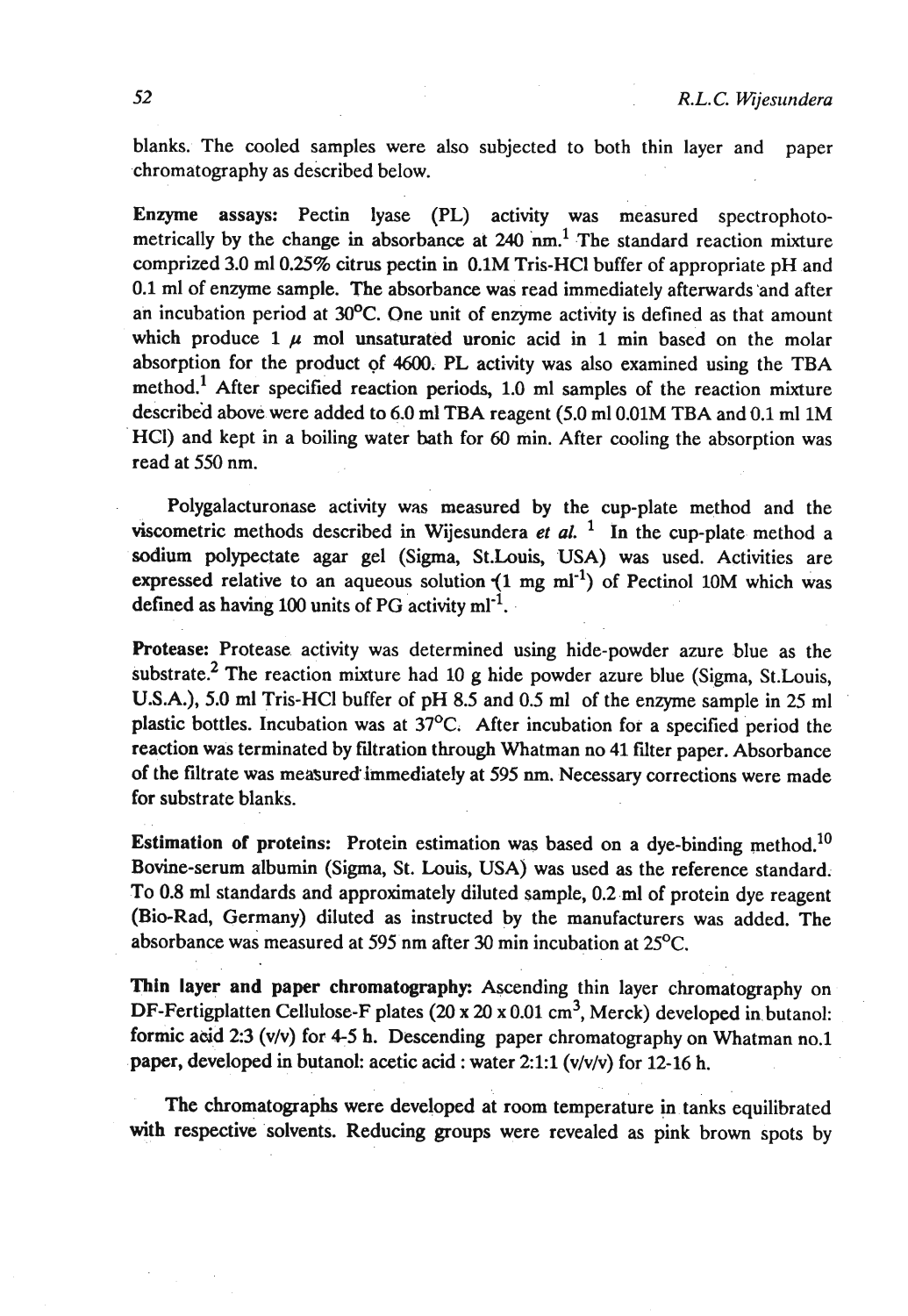. .

spraying with aniline phthalate reagent (0.93 g aniline and 1.66 g phthalate reagent in 100 ml of 1-butanol saturated with water) followed by heating to  $100^{\circ}$ C for 15-30 min. Unsaturated compounds appeared pink when sprayed with a saturated aqueous solution of thiobarbituric acid. $^{11}$ 

In all thin layer and paper chromatography experiments polygalacturonic acid; galacturonic acid (Sigma, St.Louis, U.S.A.) and 4- 5 unsaturated digalacturonic acid was used as reference standards. The **4-5** unsaturated digalacturonic acid was prepared according to the method described by Nagel & Vaughn.<sup>12</sup>

### **RESULTS**

Purification of PL **11:** When the fungus was gown in sodium polypectate medium buffered at pH 6.5, the only pectic enzymes detected were the two lyases (PL I and PL 11). No **PG** activity was detected. The concentrate of the culture filtrate in sodium acetate buffer of pH 4.5, when subjected to ion-exchange chromatography gave the elution pattern shown in Figure 1. **The PL** resolved into two peaks, peak 1 corresponding to **PL** I and peak I1 to **PL** 11. A peak of protease activity occurred just after the highest **PL** I1 activity, but the fractions having the highest PL activity were devoid of protease activity (Figure 1). The Fractions 25-28 were bulked, dialysed (using Spectrapor-2 membrane tubing) and concentrated by freeze drying. On **sewalyte** precotes this **PL** preparation gave only one band when stained for proteins. The position of the protein band indicated a pI value corresponding to the pI of PL II.

The PL II prepared from ion-exchange chromatography on narrow range isoelectric focussing yielded a well defined peak of pI 9.7. This preparation is referred to as purified **PL** 11. Details of the purification are given in Table 1.

Effect of PL II on permeability of cells: The purified PL II preparation caused a leakage of K<sup>+</sup> from tissue discs, and the amount and the rate of the ions leaked increased with the increase in activity of the PL I1 preparation (Figure 2). Statistical analysis of the results confirms this observation (Table 2).

Degradation of substrates: Purified pectin, isolated cell walls and hypocotyl tissue discs when treated with 2.5 units of purified PL I1 released unsaturated uronic acids and reducing sugars (Figures 3 a, b, and c). At the end of the incubation period the hypocotyl tissue discs treated with the enzyme had lost their turgidity. In the controls where boiled, inactive **PL** I1 was used the release of the above compounds was not detected and the loss of turgidity was not observed.

When the products of purified **PL** I1 action on pectin were subjected to thin layer and paper chromatography, the presence of a series unsaturated oligomers and very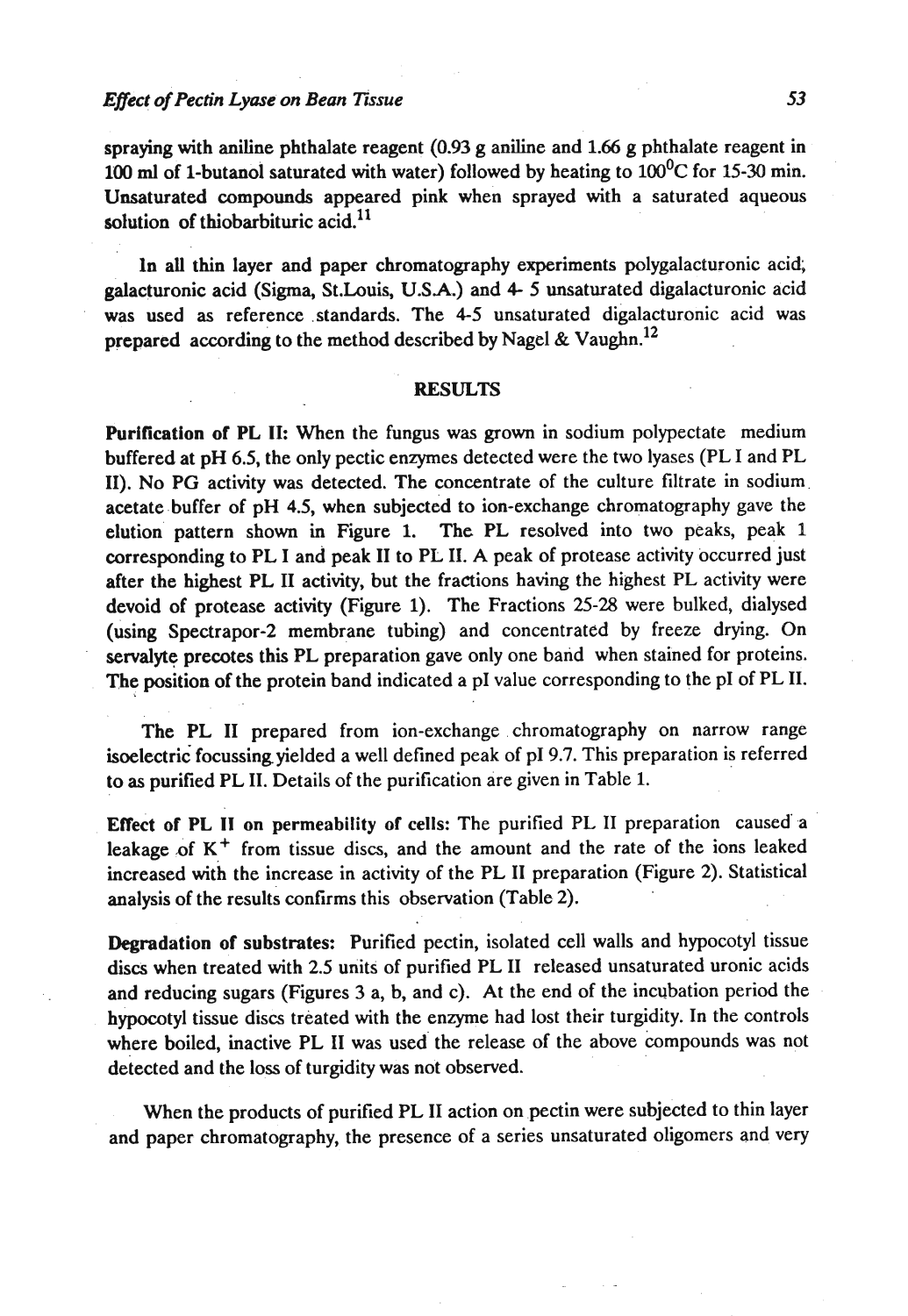| .<br>.<br>.  |
|--------------|
| ;<br>{       |
| ز<br>5       |
|              |
| $\mathbf{I}$ |
| DI TO        |
|              |
|              |
|              |
|              |

|                                  |   | $Vol(ml)$ PL activity $\begin{pmatrix} \text{mix} \\ \text{units} \\ \text{mix} \end{pmatrix}$ | Total PL<br>activity | Protein $\mu$ g | Specific<br>activity | Relative<br>urification | $\frac{9}{6}$ Recovery |
|----------------------------------|---|------------------------------------------------------------------------------------------------|----------------------|-----------------|----------------------|-------------------------|------------------------|
| Concentrated culture<br>filtrate |   | 372.0                                                                                          | 5580.0               | 330.0           | $\Xi$                | $\mathbf{a}$            | 100.0                  |
| (Fractions 25-28)<br>CM-Sephadex | Ş | 74.4                                                                                           | 2976.0               | ್ತು<br>೧೨       | 32.3                 | 28.9                    | 53.3                   |
| $p17.5-10.5$<br>Isoelectric f    |   | 32.8                                                                                           | 98.4                 | 0.72            | 45.6                 | 40.7                    | $\frac{8}{11}$         |

 $\frac{1}{2}$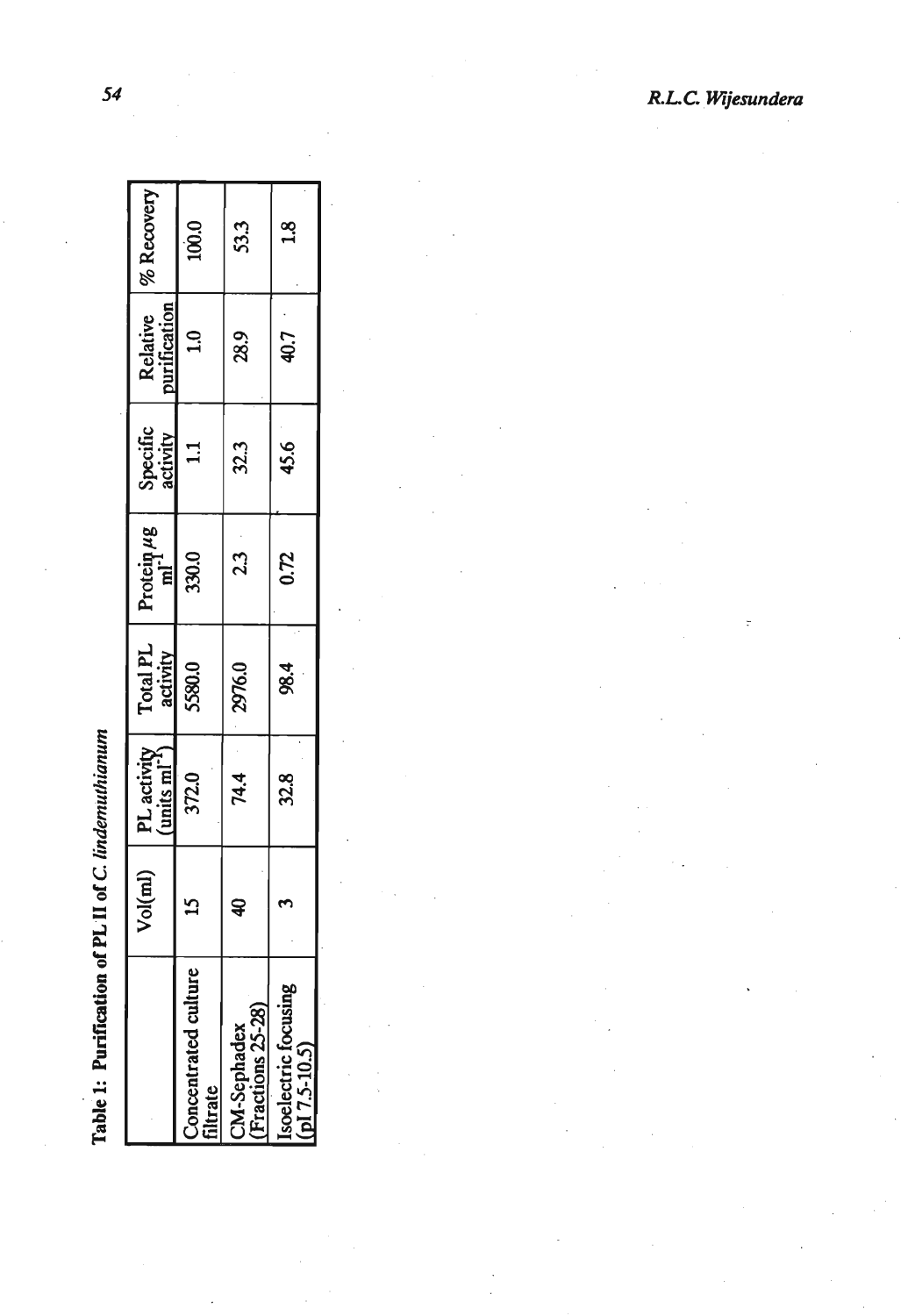

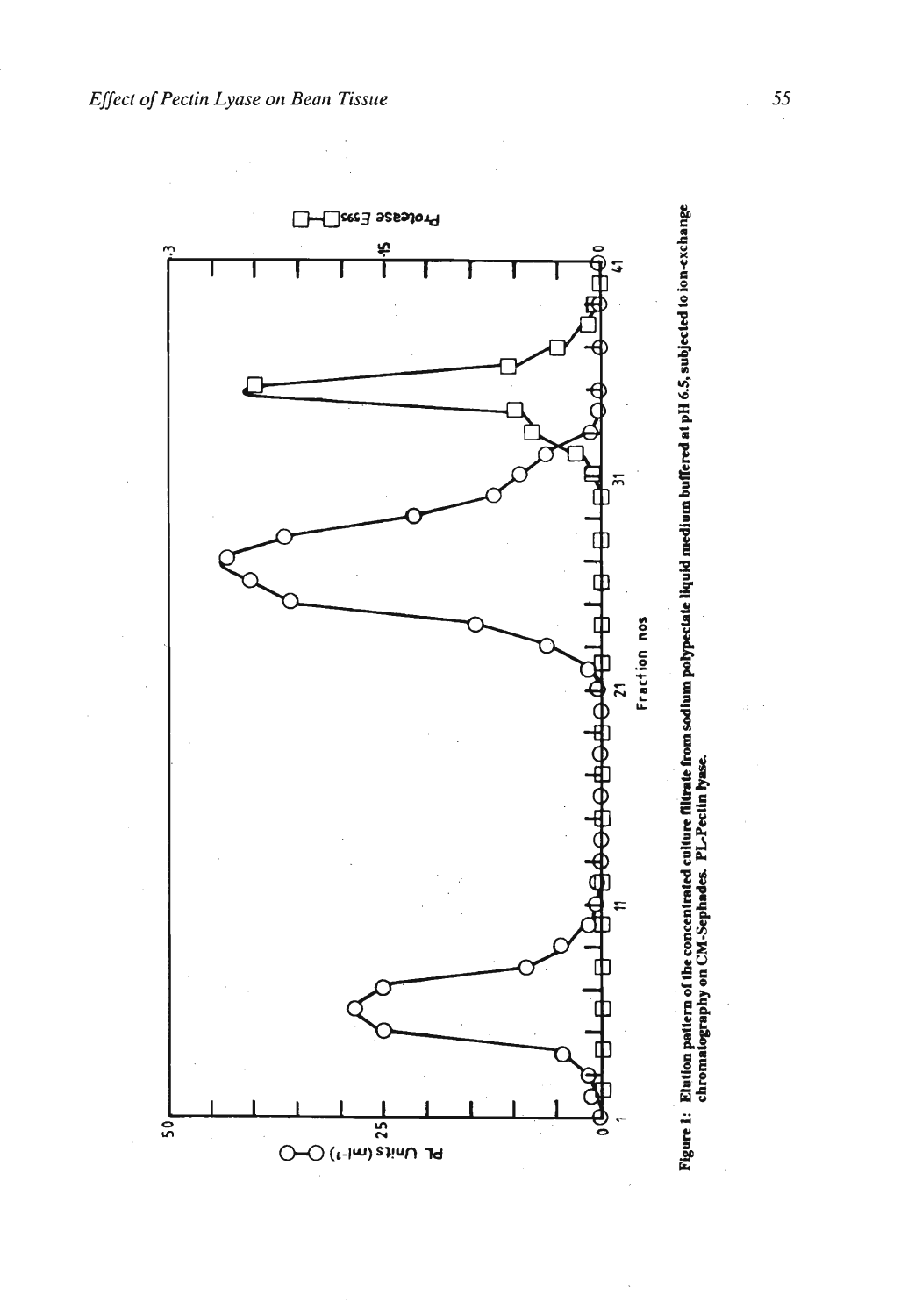



- 
- a. Hypeotyldises treated with 7.5 units of PLII<br>b. Hypeotyl dises treated with 5.0 units of PLII<br>c. Hypeotyl dises treated with 2.0 units of PLIL
	-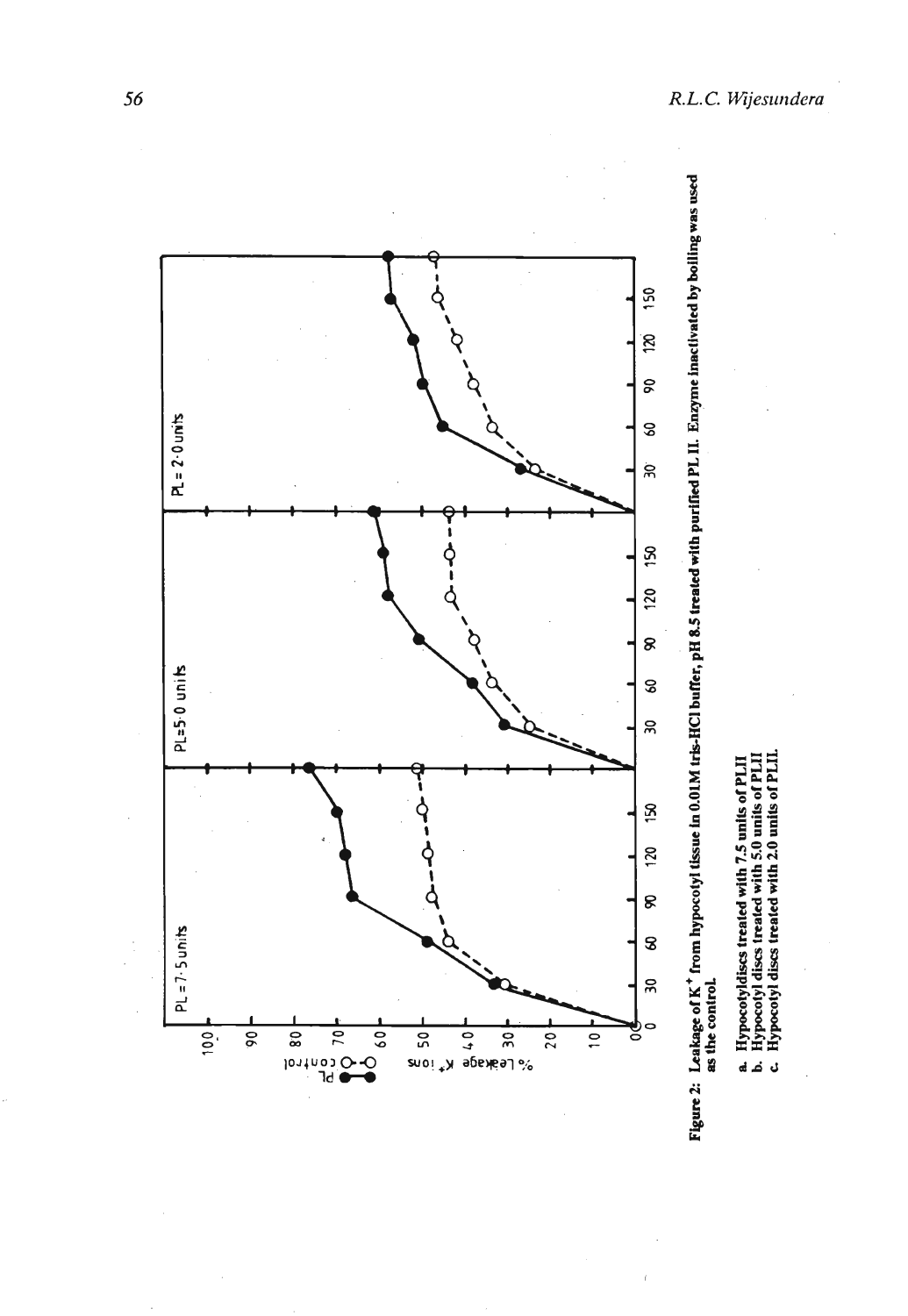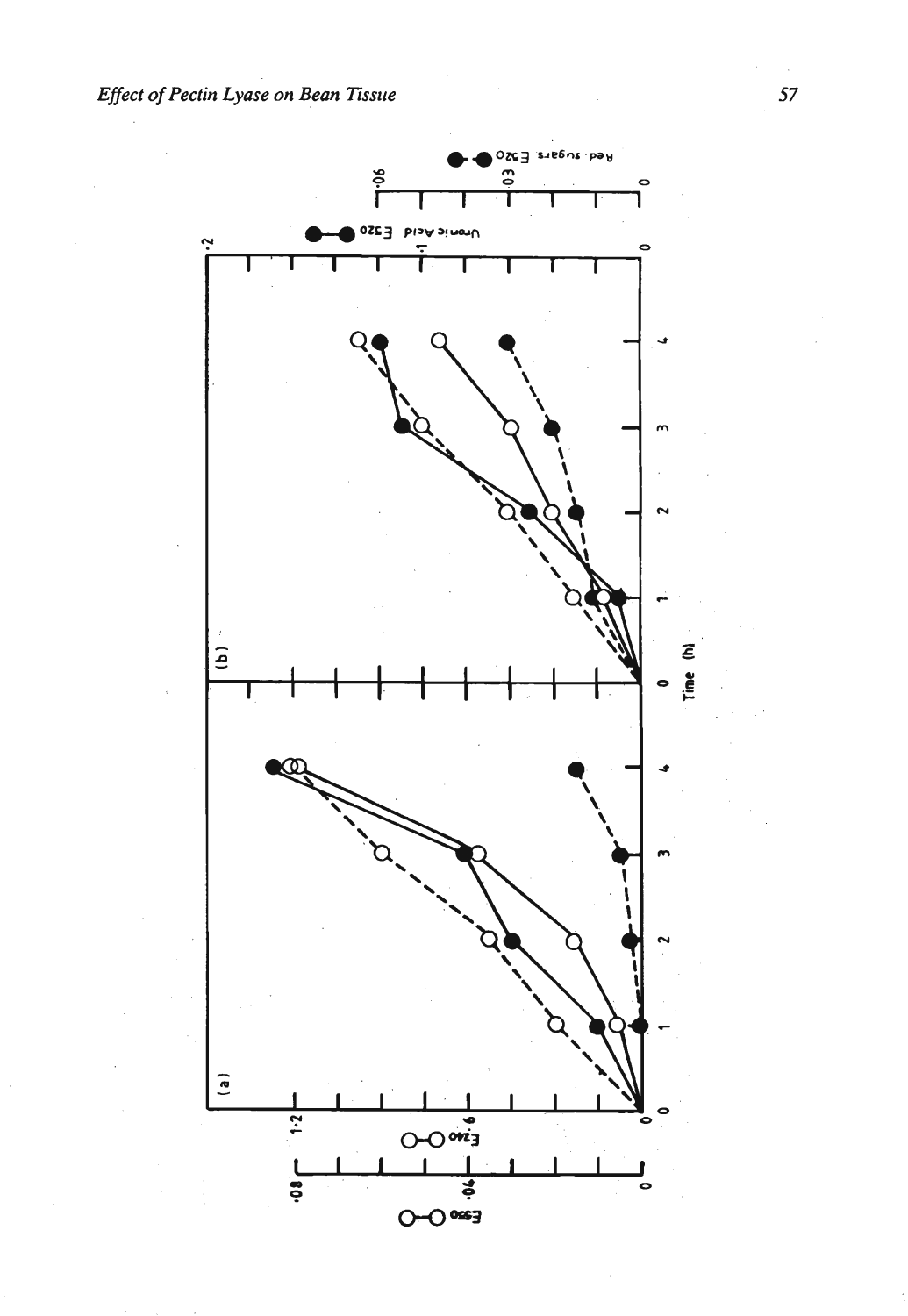



- TBA method for determination 0f 4,5 unsaturated uronic acids.
- Determination of 4,5 unsaturated uronic acids by change in absorbance at 240 nm.
	-
- និង<br>ក្នុង<br>ក្នុង
- Nelson's method for determining reducing sugars.<br>Blumenkrantz and Asboe-Hansen method of determining uronic acids.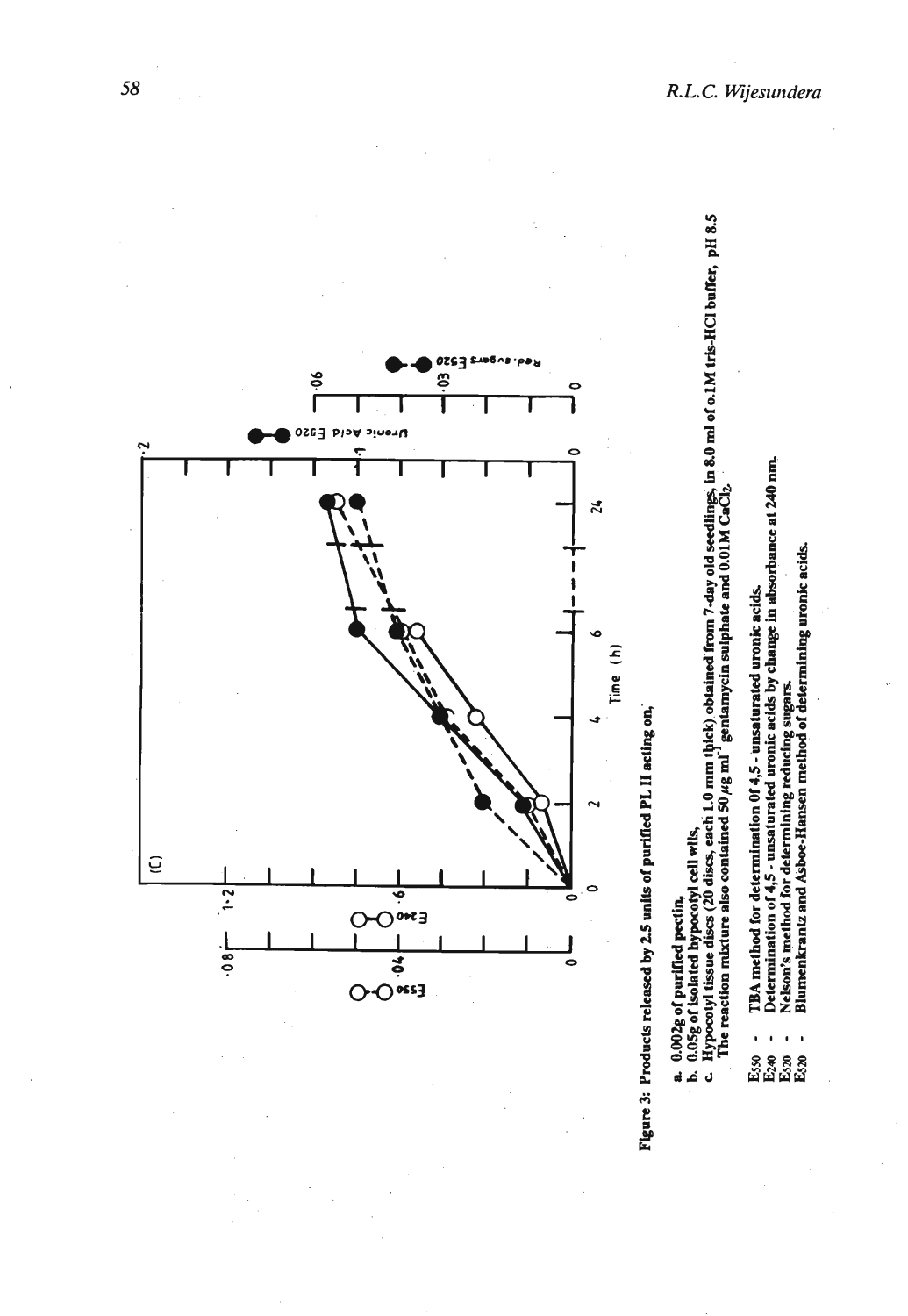low levels of 4-5 unsaturated galacturonic acid and galacturonic acid were observed. With isolated cell walls and hypocotyl tissue discs the pattern was similar (Figure 4). The release of these compounds were not observed when boiled inactive enzyme **was**  used.

## **DISCUSSION**

The purification scheme proposed for **PL I1** yielded a homogeneous preparation **as**  determined by isoelectric focusing on Servalyte precotes. The purified **PL I1**  preparation caused leakage of  $K^+$  from the cells of hypocotyls. The rate and amount of leakage increased with the increase in enzyme activity, thus confirming that the effect is due to enzyme action.

| Treatment        | % Leakage<br>(at end of) | <b>Standard Error</b> |
|------------------|--------------------------|-----------------------|
|                  | ext)                     |                       |
| $PL = 2.5$ units | 58.4                     | 1.06                  |
| Control          | 41.9                     | 0.78                  |
| $PL = 5.0$ units | 63.4                     | 1.92                  |
| Control          | 43.2                     | 0.80                  |
| $PL = 7.5$ units | 78.1                     | 2.41                  |
| Control          | 50.2                     | 0.56                  |

# Table 2: Effect of PL **I1** on ion **leakage** frorn.tissue.

**Avernge of 3 replicntes** 

For each level of PL, the value for treated tissue is significantly higher than the respective control at  $P = 0.05$ , by Student's t test.

The purified PL II degraded pectin, isolated cell walls and hypocotyl tissue discs generating **4-5** unsaturated uronic acids and reducing sugars. The loss of the turgidity of tissue observed also suggest tissue degradation. Analysis of degradation products by thin layer and paper chromatography showed the presence of large amounts of unsaturated oligomers among the reaction products. This suggests that the **PL I1** is endo-acting.

It has been reported that the large scale death of cells and' the collapse of P. *vlrlgaris* tissue during the transition from biotrophy to necrotrophy is associated with an increase in PL II activity and an increase in the pH of hypocotyl tissue.<sup>2</sup> The present results suggest the endo acting PL **I1** brings about cell death in bean hypocotyl cells - by degrading cell walls and causing electrolyte leakage.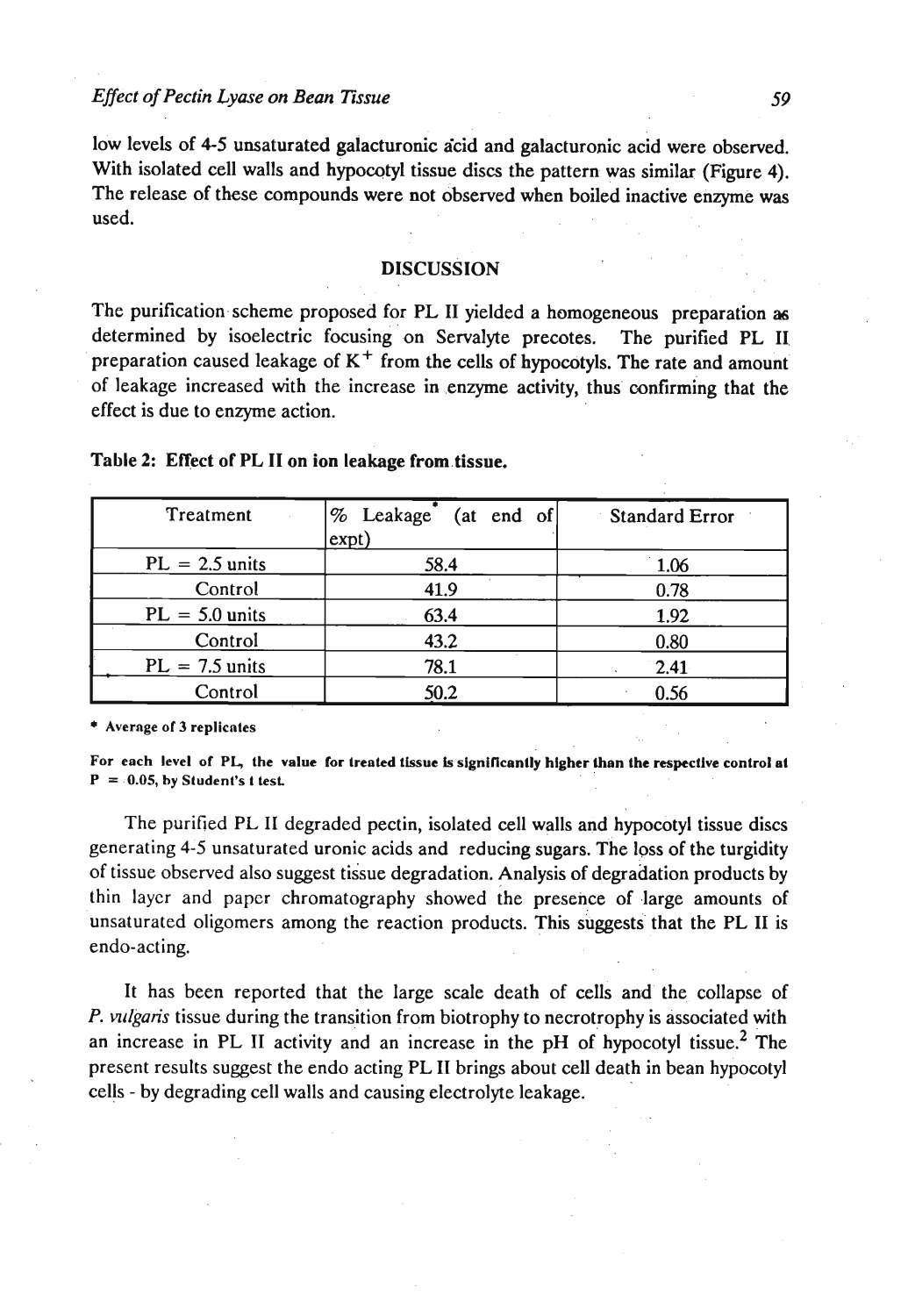

Figure 4: Thin layer chromatographs of reaction products from purified PL action on, i and ii washed pectin, iii and iv isolated cell walls, v and vi tissue discs.

> i, iii and iv - plates sprayed with aniline phthalate to expose reducing sugars. ii, iv and vi - plates sprayed with TBA to expose unsaturated uronic acids.

Intensity of spots, a - very high, **b** - high, c - moderate, d - low.

GA - galacluronlc acid

UdGA - unsaturated digalacturonic acid h - hours after start of reaction.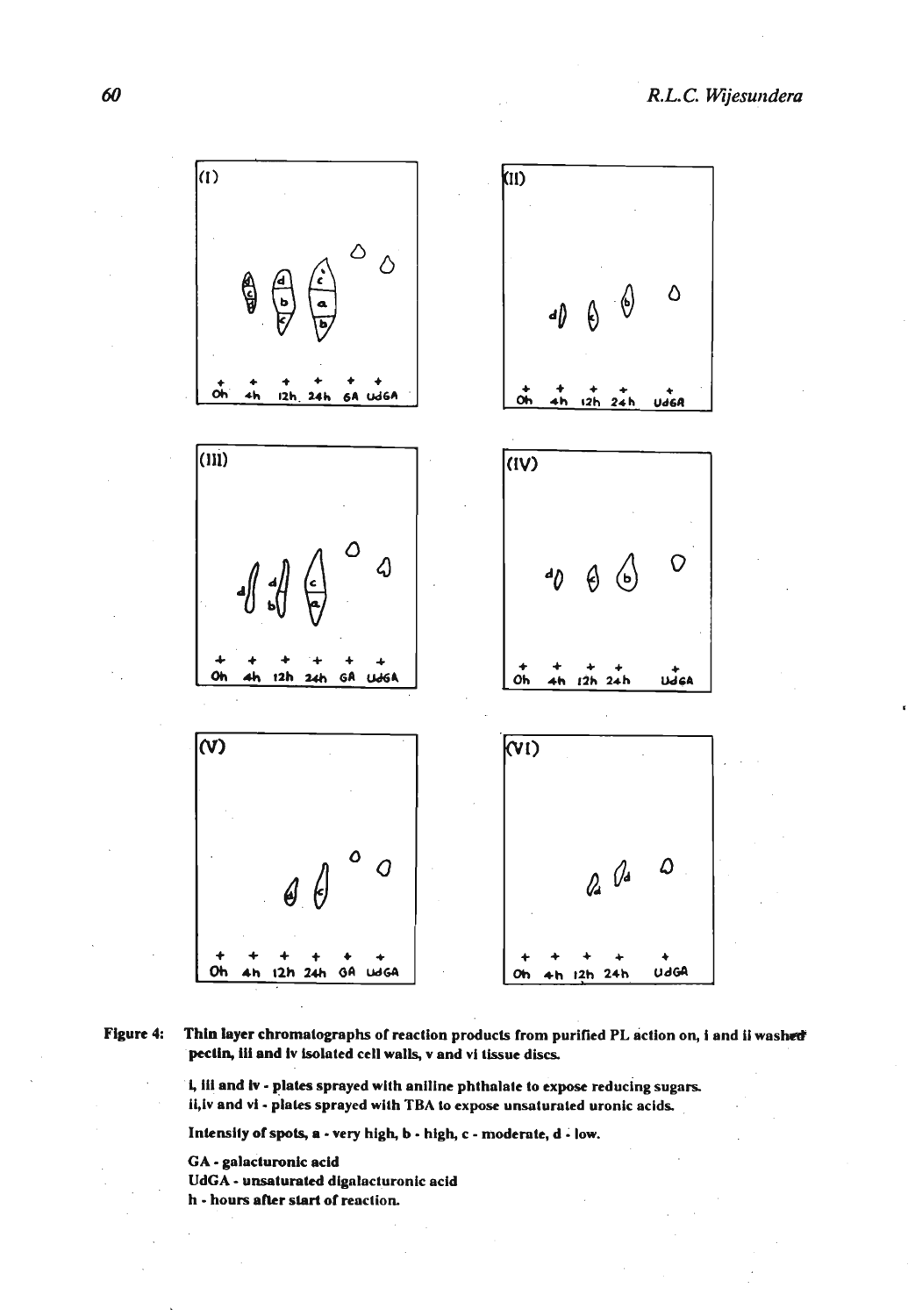#### References

- 1. Wijesundera R.L.C., Bailey J.A. & Byrde R.J.W. (1984). Production oipectin lyase by Colletotrichum lindemuthianum in culture and in infected bean *(Phaseolus vulgaris)* **tissue.** *Journal of General Microbiology* **130:** 285-290.
- 2. Wijesundera R.L.C., Bailey J.A., Byrde R.J.W. & Fielding A.H. (1989). Cell **wall**  degrading enzymes of *Colletotichum lindemuthianum:* Their role in the develop ment of bean anthracnose. *Physiological and Molecular Plant Pathology*  34: 403-413.
- 3. Bateman D.F. & Basham H.G. (1976). Degradation of plant cell walls and membranes by microbial enzymes. In *Encyclopaedia of Plunt Physiology* Vol. IV, (Eds. R. Heitefuss & P.H. Williams) pp. 316-355. Springer-Verlag, New York.
- **4.** Rowel1 P.M. & Bailey J.A. (1983). The influence of cotyledons, roots and leaves on the susceptibility of the hypocotyls of bean *(Phaseolus* - *vulgaris)* to compatible races of *Colletotrichum lindemuthianum: Physiological Plant Pathology 23:* **245-256.**
- 5. Byrde R.J.W. & Fielding A.H. (1968). Pectin methyl-*trans* eliminase as the macerating factor of *Sclerotinia fmctigena* and its significance in. brown rot of apple. *Journal of General Microbiology* 52: **287-297.**
- 6. Archer S.A. (1973). Pectolytic enzymes and disintegration of pectin associated with breakdown of sulphated strawberries. *Journal of the Science of Food and Agriculture* 30: 692-703.
- 7. Nelson N. (1944). A photometric adaption. of the Somogyi method for the determination of glucose. *Journal of Biological Chemistry* 153: 375-380.
- 8. Blumendrantz N. & Asboe-Hansen G. (1973). New method for quantitative determination of uronic acids. *Analytical Biochemistry* 54: 484-489.
- 9. Ayres W.A., Papavizas G.C. & Diem **A.E** (1966). Polygalacturonatetrans-eliminase and polygalacturonase production by Rhizoctonia solani. *Phytopathology* 56: 1006-1011.
- 10. Bradford M.M. (1976). **A** rapid and sensitive method for the quantification of microgram quantities of protein using the principle of protein-dye binding,' . *Analytical Biochemis 72:* **248-254.**
- 11. Cooper R.M., Rankin B. & Wood R.K.S. (1978). Cell wall degrading enzymes of vascular wilt fungi II. Properties and modes of action of polysaccharidases of. *Verticillium albo-atrum and Fusarium oxysporum* f.sp. *lycopersica. Physiological Plant Patliology* 13: 101-134.